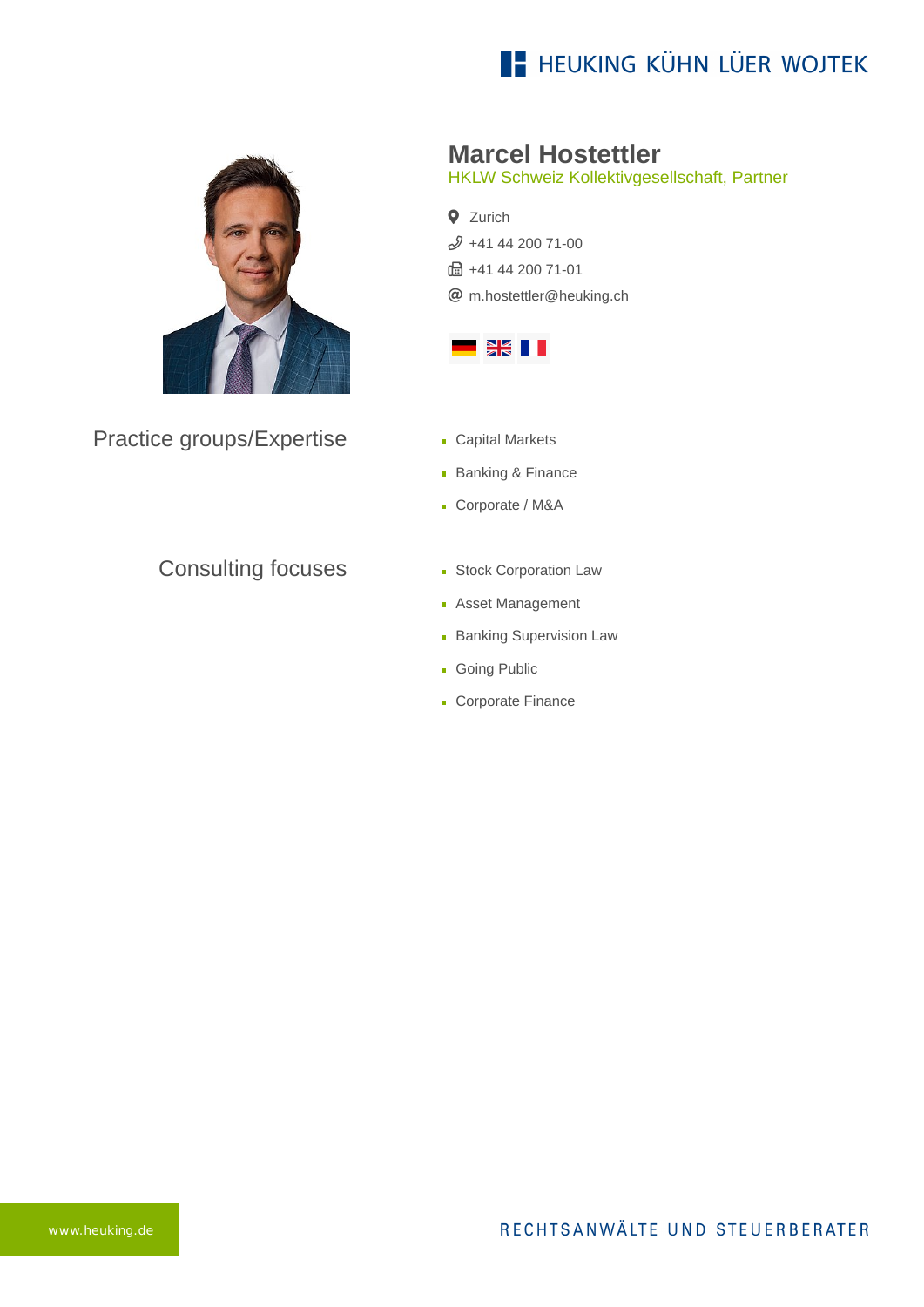## **E- HEUKING KÜHN LÜER WOJTEK**

| Vita                | Lawyer<br>2004<br>, admitted to all Swiss courts                                                                                                                                     |
|---------------------|--------------------------------------------------------------------------------------------------------------------------------------------------------------------------------------|
|                     | <b>Education and former activities</b>                                                                                                                                               |
|                     | Partner in a leading Swiss law firm, responsible for<br>building and managing the capital markets team                                                                               |
|                     | Key position with a major Swiss bank in the Group<br>Regulatory area                                                                                                                 |
|                     | Leading role at the Swiss Financial Market Supervisory<br>Authority in the area of banking (FINMA)                                                                                   |
|                     | Head Legal M&A at a Big4                                                                                                                                                             |
|                     | Law degree, University of Bern<br>2001                                                                                                                                               |
|                     | Admission as a lawyer<br>2004                                                                                                                                                        |
|                     | <b>International MBA, IE Business School Madrid</b><br>2009                                                                                                                          |
|                     | Master of Advanced Studies in Finance, University of<br>Zurich<br>2016                                                                                                               |
| <b>Affiliations</b> | Schweizerischer Anwaltsverband (SAV)                                                                                                                                                 |
|                     | - Zürcher Anwaltsverband (ZAV)                                                                                                                                                       |
|                     | International Bar Association (IBA)                                                                                                                                                  |
| <b>References</b>   | - Heuking advises dogado group on the acquisition of<br>Metanet AG                                                                                                                   |
|                     | - Heuking supports crypto exchange BitMEX with regulation                                                                                                                            |
|                     | - Heuking advises consortium on its collaboration with the<br>Banque de France, the Swiss National Bank and the BIS<br>Innovation Hub on a wholesale CBDC cross-border<br>experiment |
|                     | • SIX Digital Exchange Ltd and SDX Trading Ltd (SDX) are<br>awarded FINMA licenses                                                                                                   |
|                     |                                                                                                                                                                                      |

[PROSE group sells Testing division to TÜV SÜD](https://www.heuking.de/en/lawyers/detail/pdf-download.html?lawyer=1124&cHash=2545e73ba05e17b89f94f74d758d7e3a)